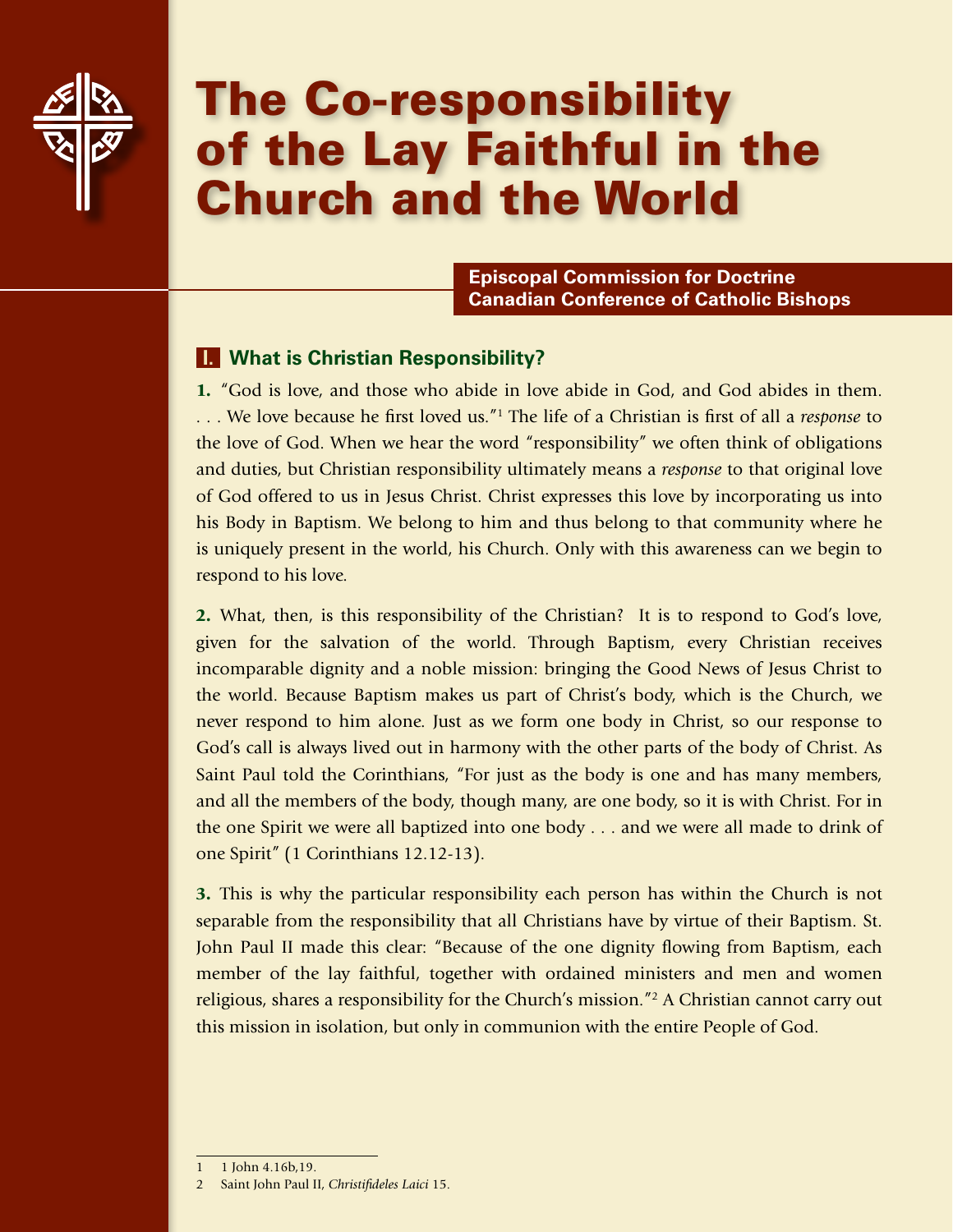God, then, calls us to mission in communion with the rest of his Body. Just as each body is energized by its spirit, so we who belong to Christ's Body are empowered by his Spirit for the task we have been given. As Pope Francis states, "the Holy Spirit also grants the courage to proclaim the newness of the Gospel with boldness (*parrhesía*) in every time and place, even when it meets with opposition. . . . Jesus wants evangelizers who proclaim the good news not only with words, but above all by a life transfigured by God's presence."3

## **II. The Laity in the Church and in the World**

## *The Laity's Role in God's Plan*

4. Each Christian has a particular part to play in fulfilling God's plan for the world. Yet "God's plan for the world" can appear to be an ambiguous phrase, easily open to misinterpretation. How do we discover what God wishes us to do in order to carry out that plan? God's plan and the responsibility that he asks of us in enacting it is not a prescribed set of rules but is revealed to us through our vocation as baptized Christians. God makes clear what he wants of us in a concrete way, in the history of our lives. This requires that we live with an awareness of belonging to the Church, for it is in the life of the Church that God makes his intentions clear to us. In this way, "*the Lord entrusts a great part of the responsibility to the lay faithful, in communion with all members of the People of God.*"4 For this reason, our responsibility is indeed a co-responsibility. We live it not only by cooperating with others, but with the deep consciousness that each baptized person, no matter the state of life, enjoys a weighty responsibility for the life of the Church.

5. Co-responsibility, then, concerns the mission of the Church in the world and is not primarily a *role* a person plays. In that sense we are called to take seriously the teachings of the Second Vatican Council on the significance of the laity in the Church and in the world.<sup>5</sup> Pope Benedict XVI's remarks on this are particularly important:

Co-responsibility demands a change in mindset especially concerning the role of lay people in the Church. They should not be regarded as 'collaborators' of the clergy, but rather as people who are really 'co-responsible' for the Church's being and acting.6

<sup>3</sup> Francis, *Evangelii Gaudium* 259.

<sup>4</sup> Saint John Paul II, *Christifideles Laici* 32.

<sup>5</sup> See, in particular, *Lumen Gentium* 30–42.

<sup>6</sup> Benedict XVI, "Message on the Occasion of the Sixth Ordinary Assembly of the International Forum of Catholic Action" (10 August 2012).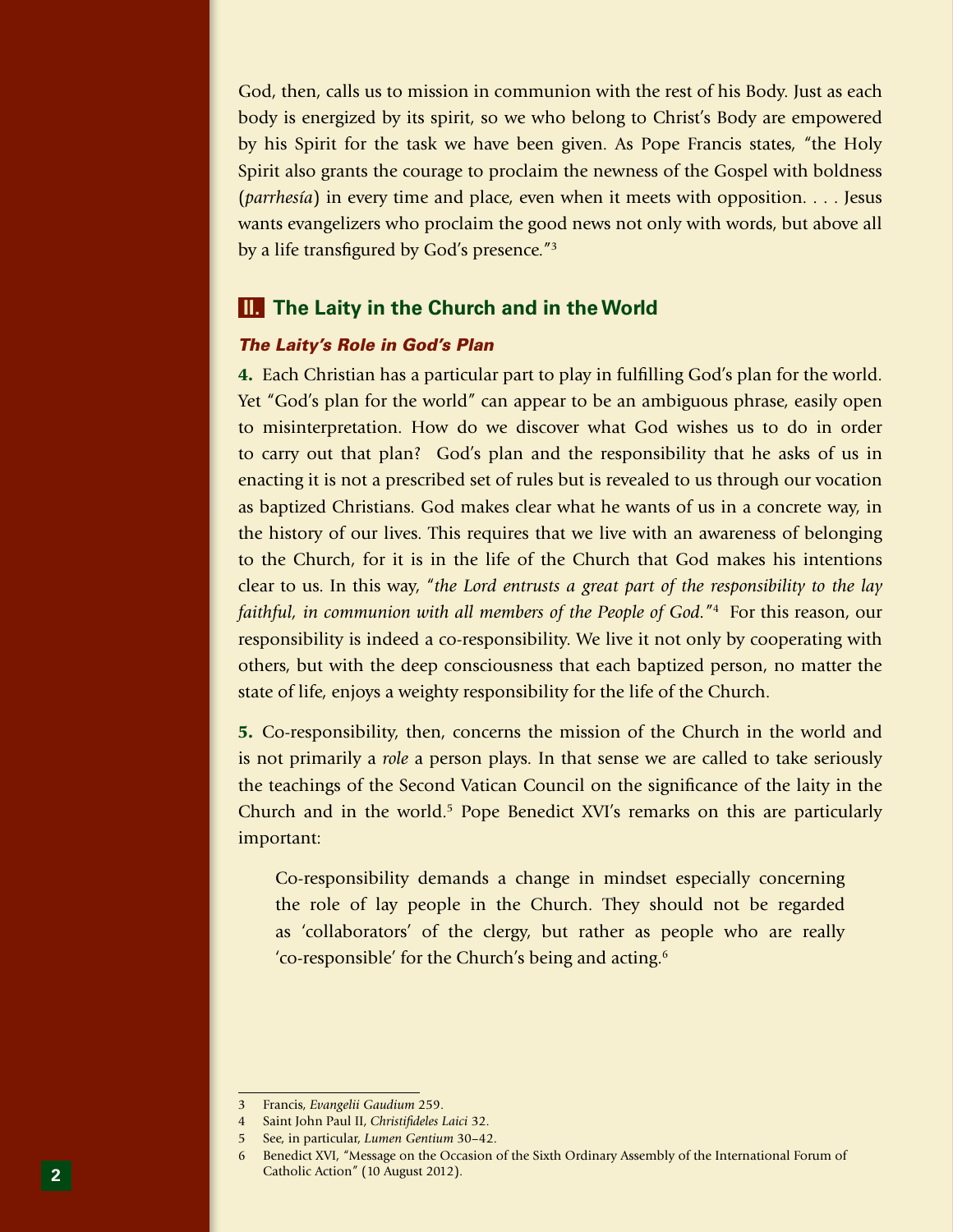6. The laity exercises co-responsibility in the Church not by following a predetermined program but by a response within a relationship. The lay faithful are called to participate in the life of the Church and the world. In the Church they have responsibilities at the family, parish and diocesan levels and beyond, such as exercising particular liturgical roles (e.g., reader, altar server, choir member, extraordinary minister of Holy Communion), providing catechesis, consulting in financial matters, participating in pastoral councils, working in ecclesiastical offices, or holding positions in a diocese. These are a few examples of the many responsibilities the laity might have within the Church. However, co-responsibility is not identified so much with these functions or roles themselves, but rather with the concern that we have for the entire mission of the Church in exercising them.

### *The Dignity of the Lay Vocation and the Danger of Clericalism*

7. At times we confuse taking on various functions and roles in the Church with exercising co-responsibility. This kind of confusion can be demeaning to the laity in that it reduces the vast playing field of the lay person, which is the world. This in fact is a form of clericalism, because it is based on the assumption that the roles of the clergy are something to which laity should aspire. Pope Francis has spoken out forcefully against this phenomenon, calling it "a double sin" because both laity and clergy are often complicit in it: the priests tend to clericalize the laity, and the laity ask to be clericalized.

It is one of the evils, one of the evils of the Church. But it is a 'complicit' evil, because priests take pleasure in the temptation to clericalize the laity, but many of the laity are on their knees asking to be clericalized, because it is more comfortable, it is more comfortable! This is a double sin!7

The truth is there is authentic dignity to each vocation: lay, holy orders, and consecrated life. Clericalism denies the universal call to holiness so clearly taught by Vatican II.<sup>8</sup>

The lay vocation is always devalued when this clericalization takes place, whether by treating lay people as inferior (a problem more common several generations ago) or by charging them with tasks and characteristics proper to the clergy (something more common in our day). The great call of the laity, however, is fundamental to the Church's mission and cannot be abrogated: it is to bring Christ to the world from within; to evangelize it from the inside out.

<sup>7</sup> Francis, Address to Members of the 'Corallo' Association, 22 March 2014. Also, Francis, Address to the Leadership of the Episcopal Conferences of Latin America, Rio de Janeiro, 28 July 2013, n. 4.

<sup>8</sup> Cf. *Lumen Gentium* 40.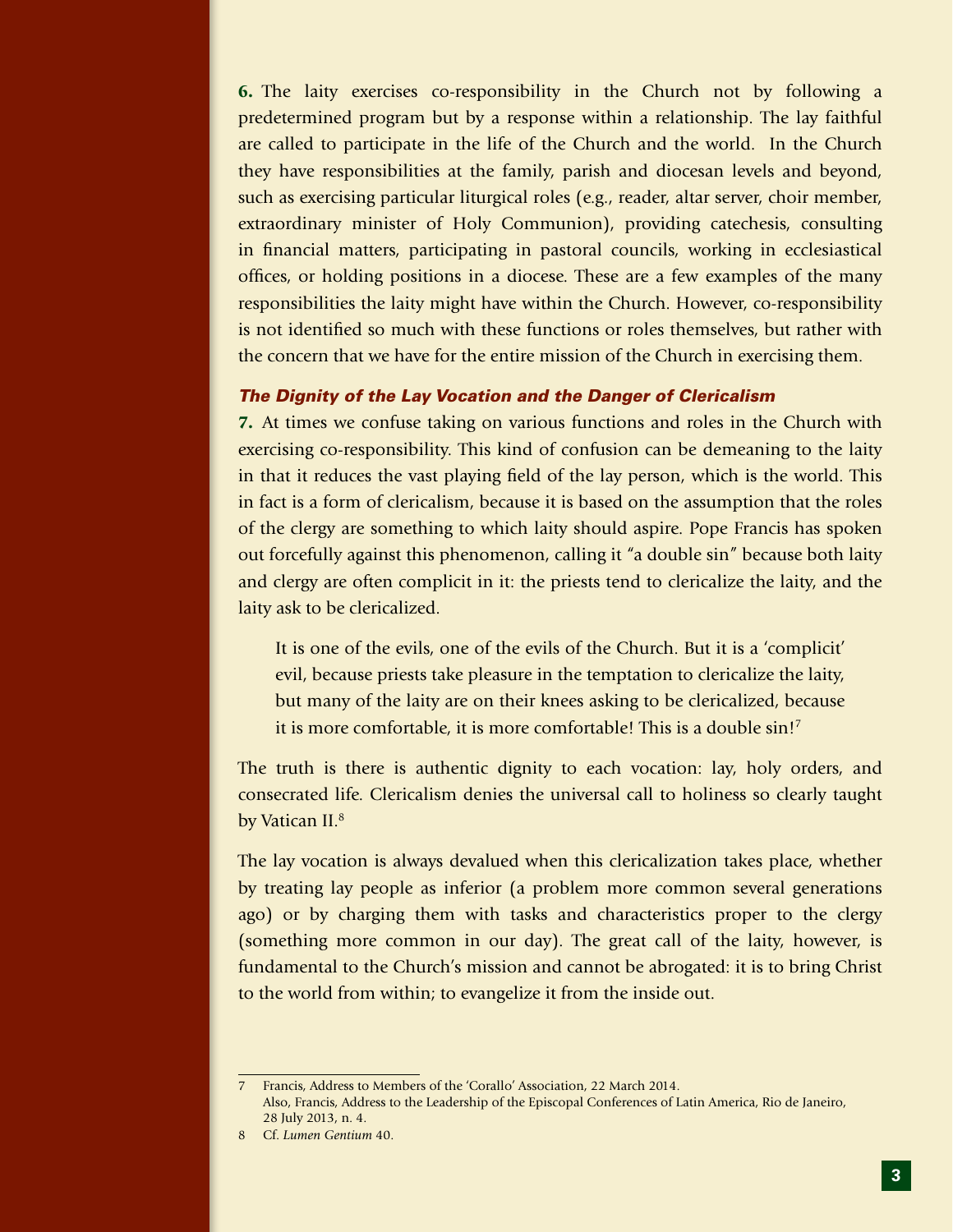8. Just as yeast leavens bread from within, so the laity are called to be a leaven in the world.<sup>9</sup> This is not accomplished primarily by expounding on particular doctrines or speaking about Christian values. Rather, the Christian himself or herself *is* the leaven. Lay people live in families and in communities. They work or study and are involved in the social and political life of their communities at the local, national, and international levels. They become a leaven through the unique way they approach work and study, live in society, and participate in politics. This is another way of saying that the true vocation of a lay person is, in a sense, outside the Church, as opposed to that of the clergy and religious. Pope Francis explains: "Even if many [laity] are now involved in the lay ministries, this involvement is not reflected in a greater penetration of Christian values in the social, political and economic sectors. It often remains tied to tasks within the Church, without a real commitment to applying the Gospel to the transformation of society. The formation of the laity and the evangelization of professional and intellectual life represent a significant pastoral challenge."10

## *Promoting the Lay Vocation*

9. If the laity is to exercise co-responsibility in the Church and the world by virtue of its Baptism, then it needs to nurture itself and to be nurtured. It is important "that a mature and committed laity be consolidated, which can make its own specific contribution to the ecclesial mission with respect for the ministries and tasks that each one has in the life of the Church and always in cordial communion with the Bishops."<sup>11</sup>

Bishops and priests must do their utmost to foster the sense of the co-responsibility of the laity. The daily contact with the internal life of the Church must not lead the hierarchy and clergy to mistrust the authentic responsibility of the laity, even implicitly, nor should it lead them to reduce that responsibility merely to consultation on material or worldly matters.

Neither must the members of the Church put all their hopes for revival of the Church in pastoral programs or in the parish structure. Pastoral programs, like all programs, must always be open to correction, and the Spirit can blow in any direction. A co-responsible laity will always act in communion with the Bishop or pastor, but will also suggest correctives to a pastoral plan as it is enacted in everyday life.

<sup>9</sup> *Lumen Gentium* 31. "They [i.e., the laity] live in the ordinary circumstances of family and social life, from which the very web of their existence is woven. They are called there by God that by exercising their proper function and led by the spirit of the Gospel they may work for the sanctification of the world from within as a leaven."

<sup>10</sup> Francis, *Evangelii Gaudium* 102.

<sup>11</sup> Benedict XVI, "Message on the Occasion of the Sixth Ordinary Assembly of the International Forum of Catholic Action" (10 August 2012).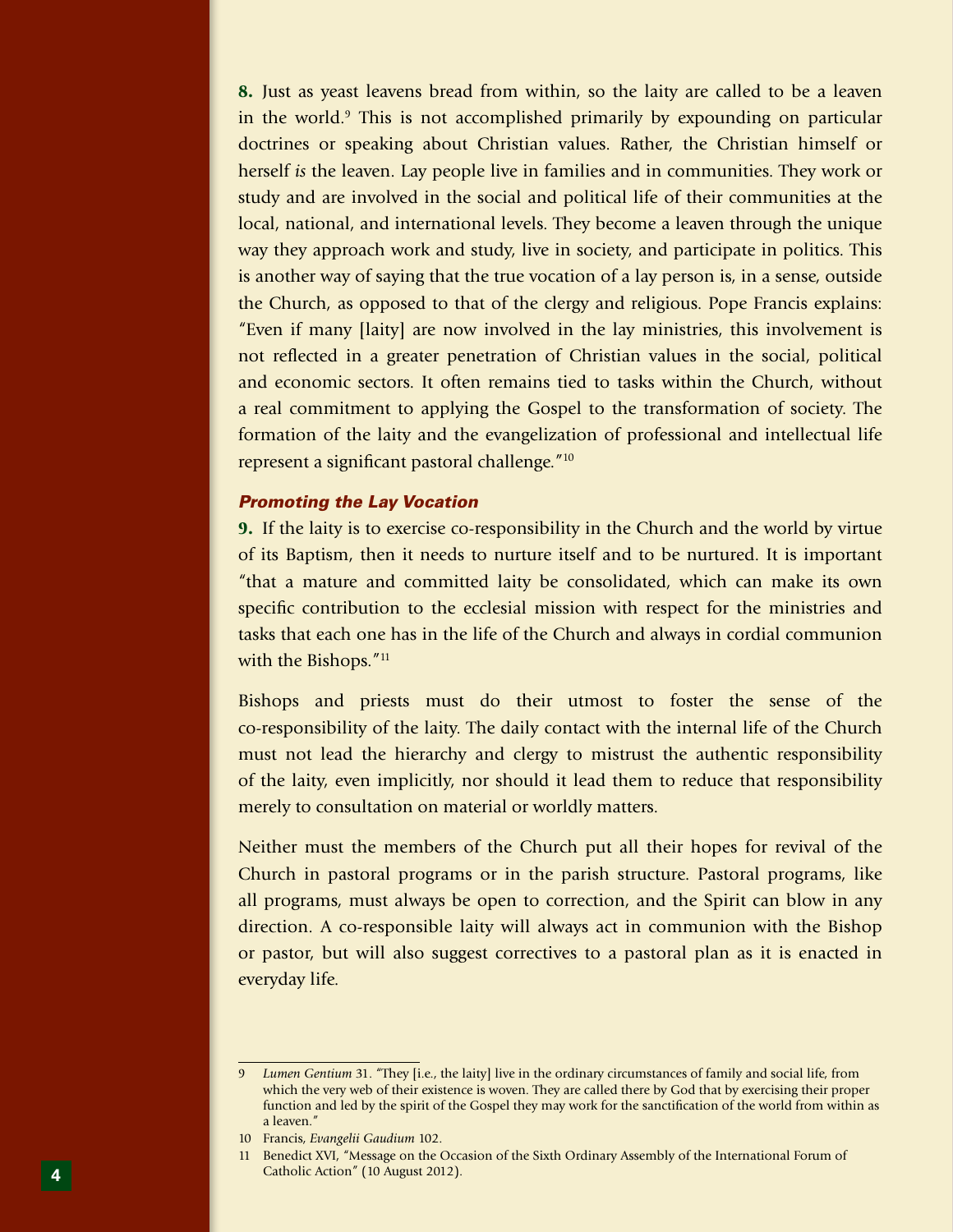10. The parish is a fundamental unit in the Church and a visible sign in a given territory; however, it is not an end in itself but rather a locus for preparing the laity and clergy to exercise a co-responsibility for the life of the Church in the world. The various new lay movements and associations, which have been a great gift of the Spirit to the Church, must by their very presence always help parishes to grow in this awareness.

## **III. Where Do We Respond?**

### *Going to the Peripheries*

11. The whole Church must always strive to go out to the extremities, the peripheries. These farthest reaches are not merely geographical or social. As the laity participate in social and political life, their motivating factor must be love, above all a love for Christ that grows ever deeper in a relationship with him. In this love is nurtured an affection for all human beings, and a desire that all might find the ultimate meaning of their lives, which is Christ. What drives any Christian in work, study, social and political life is not worldly success but the desire that the world be transformed by Christ. This demands that each Christian remain in that loving relationship with Jesus Christ, through the sacraments and the life of the Church. Only in this way is it possible to be co-responsible for the life of the Church. Otherwise we lose sight of our ultimate destination.

12. By going out "into the peripheries,"<sup>12</sup> Christians venture out into the distant reaches of the world to encounter men and women. The risk of not doing so is that we end up with an inward-looking Church, perhaps running efficiently but not keenly attuned to the needs of others, bringing them the Good News. Francis warns strongly against this: "I prefer a Church which is bruised, hurting and dirty because it has been out on the streets, rather than a Church which is unhealthy from being confined and from clinging to its own security. I do not want a Church concerned with being at the centre and which then ends by being caught up in a web of obsessions and procedures."<sup>13</sup>

#### *Responsibility and Justice*

13. The Church teaches us that co-responsibility for the Church in everyday life requires a particular attention to people and issues that are of fundamental importance. Pope Francis, like his predecessors, has reminded us of many of these. He asks us to have a special attention for the poor and downtrodden, those who lack the means of sustenance, the unemployed, the ill and dying, and in particular those who lose hope in a world that seems to have forgotten them.14

<sup>12</sup> Cf. Francis, *Evangelii Gaudium* 20.

<sup>13</sup> Francis, *Evangelii Gaudium* 49.

<sup>14</sup> Cf. Francis, *Evangelii Gaudium* Part II (186–216).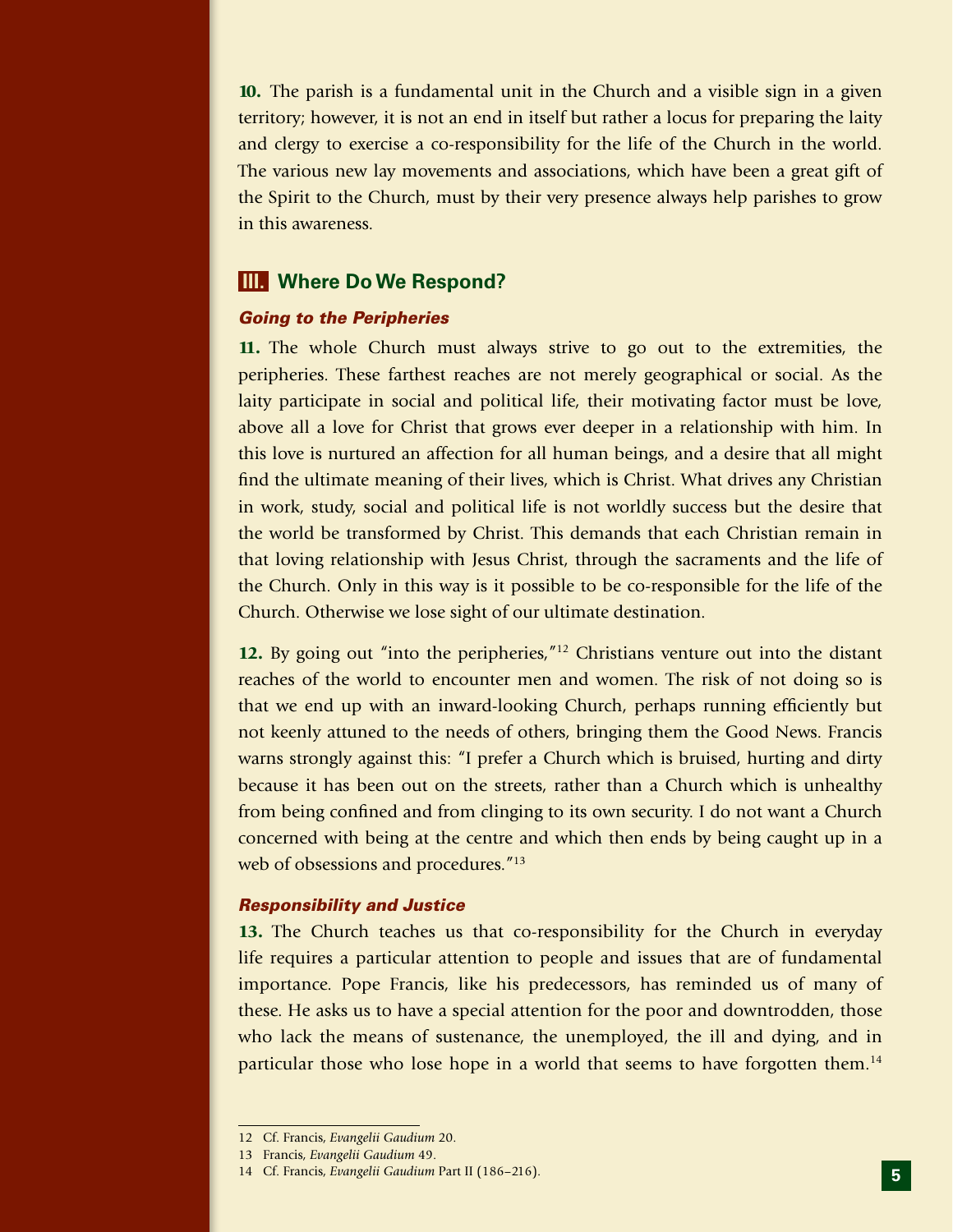It is not possible for us to speak of co-responsibility without being attuned to the needs of the sick, the chronically ill, the elderly and others who live in solitude, and the dying, without being aware that we bear a responsibility for them, and that we are called to bring them not only material help but also the assurance that they are not alone.

14. We also must be aware of the victims of injustice. The laity cannot neglect them on the grounds that they do not know them or have not caused their problems.15 That prospective migrants are barred by many countries, that they die en route to their destination, that women are often denied basic rights or young people find themselves with no prospects of employment, that the developed and developing worlds bear witness to ever deeper social and economic inequities, that our natural environment is often exploited without consideration of the consequences, are all matters of concern to the Christian. In addition to prayer and community life, the parish must actively work for social justice, bringing the salvific word of Christ to all those who suffer. All these challenges are properly the responsibility of the laity, who are already in the world and involved in all these domains.

15. The laity, in exercising their co-responsibility, must always uphold the true value of human life and thus affirm that a human being bears an immeasurable dignity by virtue of the image of God which he or she bears. Fostering the dignity of human life is never an ideology. That dignity is always a discovery that shines out to us in a living relationship with Christ. The Christian who lives co-responsibly for the life of the Church always wishes to communicate and defend the dignity of life in all that he or she does, whether in work, in society, or in the political sphere.

#### *Responsibility and Society*

16. The political dimension often touches on matters that are dear to the Church. Among these is the family, the basis of society, which is so often under attack and which deeply suffers nowadays. Rather than simply idealizing the family, we should begin by looking at our neighbours, including the members of our Church, who often find themselves in trying or difficult family situations. Co-responsibility means being ready to accompany individuals and families on their difficult path, not simply with words but with our actions. Lay people must also be ready to defend any attack on the family in the political sphere, with reason and charity.

<sup>15</sup> Francis, *Evangelii Gaudium* 201: "While it is quite true that the essential vocation and mission of the lay faithful is to strive that earthly realities and all human activity may be transformed by the Gospel, none of us can think we are exempt from concern for the poor and for social justice."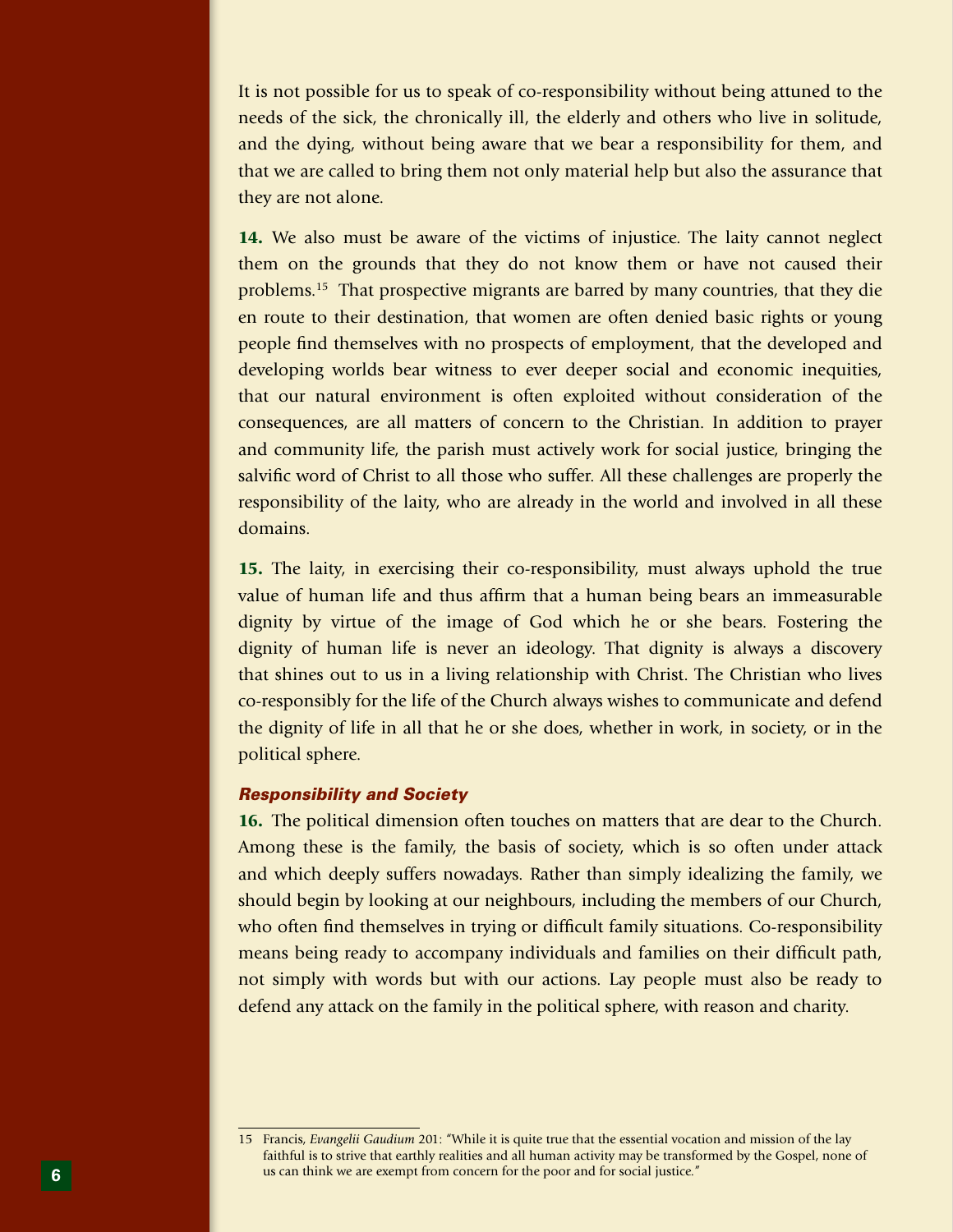17. Another important issue that often emerges in the political realm is education, in particular the right of parents to be the primary educators of their children. This is especially true in matters concerning faith, religion, and moral life. The whole Church bears the responsibility of defending the fundamental right of parents to be the first teachers of their children, above all in matters of religion and morality.

18. Matters of justice are also an important aspect of the political life. The laity are primarily responsible for promoting justice for those in the courts and in prison. They must be sensitive to any shortcoming or policy in our justice system that infringes upon the dignity of the accused or the guilty, in the name of efficiency.

The political touches on many other areas, and in each of these the laity are called to defend the dignity of life and promote justice. Above all the laity must have a concern for the freedom of the Church itself in society and must share the responsibility of defending the Church from any political attacks that might diminish its liberty. Any lessening of the Church's freedom is always an attack on the freedom of society as well.<sup>16</sup>

## **IV. Conclusion: Responsibility and the Good News**

19. The co-responsibility that clergy, religious, and laity share by virtue of their Baptism will remain a mere concept unless each individual cultivates a relationship with Christ and therefore lives by faith. The faithful suffer to see the loss of meaning in the lives of friends, colleagues, or neighbours; the rampant consumerism in society; injustice, neglect of the poor, the infirm, and imprisoned; the lack of a loving relationship across generations; the neglect or abandonment of children; the attack on the life of the unborn and newborn or the movement to kill the infirm before their natural death; the quest for instant gratification in an increasingly technological society. To live co-responsibly in the Church means "to testify how the Christian faith constitutes the only fully valid response – consciously perceived and stated by all in varying degrees – to the problem and hopes that life poses to every person and society."<sup>17</sup> Let all the members of the Body of Christ take up together the responsibility of bringing Christ, the only Saviour, to the world, in a spirit of family, friendship, and communion.

<sup>16</sup> *Dignitatis Humanae* 4: "The freedom or immunity from coercion in matters religious which is the endowment of persons as individuals is also to be recognized as their right when they act in community. Religious communities are a requirement of the social nature both of man and of religion itself." *Dignitatis Humanae* 13: "Among the things that concern the good of the Church and indeed the welfare of society here on earth – things therefore that are always and everywhere to be kept secure and defended against all injury – this certainly is preeminent, namely, that the Church should enjoy that full measure of freedom which her care for the salvation of men requires. . . . The freedom of the Church is the fundamental principle in what concerns the relations between the Church and governments and the whole civil order."

<sup>17</sup> Saint John Paul II, *Christifideles Laici* 34.